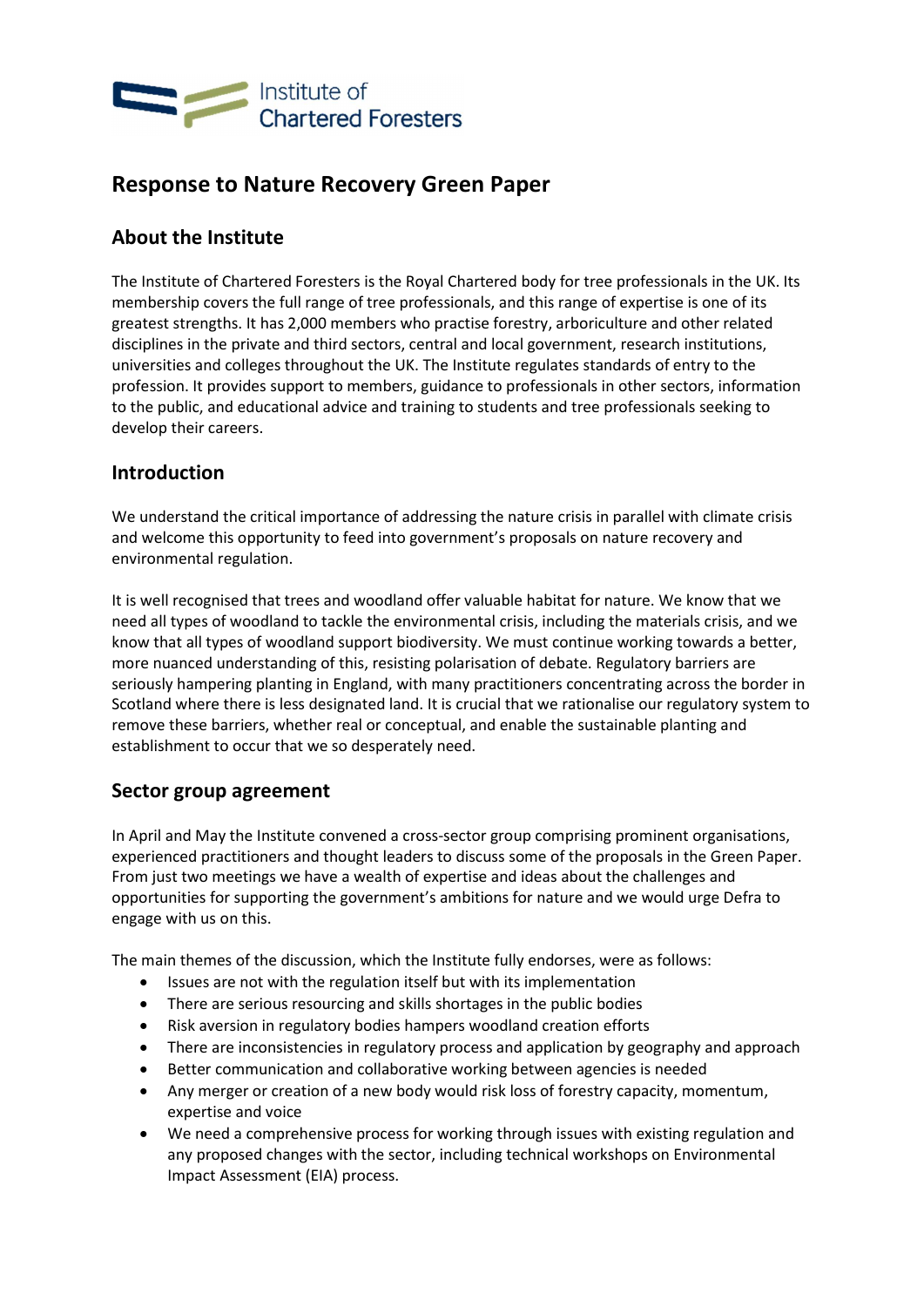## Institute response to selected questions

### Protected sites: site management and protection

#### Question 18: Do you have suggestions for improving the EIA scope and process for the Defra EIA regimes?

Yes – Forestry EIA regime

#### The challenge

The current EIA process is a significant barrier to woodland creation; we need to speed up the process considerably if we are to meet targets. The sector is broadly in agreement that the issue is not the regulation itself but its implementation. We would not want to see any weakening of regulations, since even small sites can be contentious, but a rationalisation of how the regulations are interpreted and the resources placed behind them. Applicants may not do many actual EIAs, but the process overall is clunky, drawn out, lacking in resources and expertise, inconsistently applied, with high risk aversion and creating major bottlenecks for increasing woodland cover.

#### Delays

Our members, landowners, agents, other practitioners, and agencies themselves are aware of long delays in processes, with thousands of hectares of planting being pushed into subsequent years or abandoned altogether. Much of this is due to delays in EIAs and difficulties with surrounding process like breeding bird surveys. The need for surveying may not fit with tight grant funding windows, so surveying is not done at the right time of year – or even at all, if the surveying requirement is over a longer term than the grant is available. This needs to be taken into account both in designing grant schemes and in the dialogue that takes place as part of the EIA process. We will need many new small woodlands and the majority of these will be in England, in a busy landscape – we must streamline the process for these and all other applicants.

#### Resourcing

With ambitious targets, government must consider the staff resource and capacity they need to meet them, at every stage of the process. Capacity and expertise within the public bodies is arguably the major contributing factor to the bottleneck. We strongly support the Forestry Commission in its role, but they are having to respond to hundreds of enquiries from potential new applicants which is diverting from their regulatory role, and we should consider where enquiries can be passed to the private sector. Regulators must have appropriate capacity and expertise to weigh evidence and make decisions.

#### Risk aversion

Public bodies can be extremely risk averse and reluctant to approve creation or felling schemes that may not have support from every side. There is often an imbalance between agencies in terms of their influence in the decision-making process or traction with government. The risk is often on the applicant's side, which is a barrier. It needs the agencies to be empowered to take risk themselves, but this is hampered by large numbers of new staff, lack of clarity in the process, and poor communication. Too much reliance on online sources of information as opposed to fieldwork – both by the applicant and the regulator – can exacerbate the impacts of risk aversion.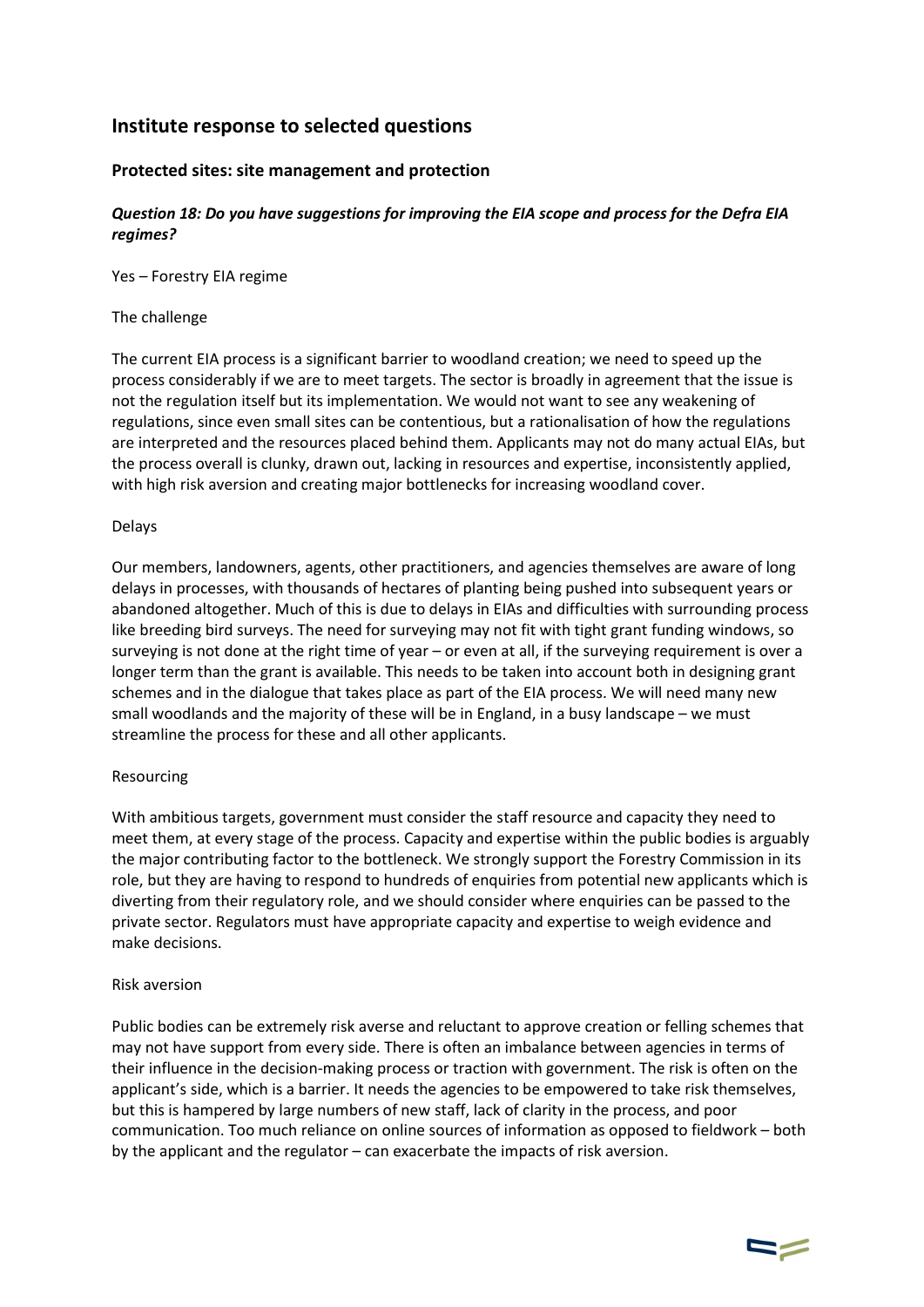#### Variability

We know there is a lot of variability in how regulation is applied and in the process each applicant undergoes, with particular challenges in the North of England. Inconsistency is also marked in the approach to regulation, including EIAs, for example in overruling local woodland officers.

#### Other approaches

There is strong support for light touch EIAs or a landscape approach with zones where there is a presumption in favour of planting, using low-risk target maps to form the basis of need for EIAs. This may be particularly practical with some of the Community Forests such as Mersey and the National Forest where they have strong knowledge base, forest plans and good reputation, as well as mandate and resource from Defra; these could be used to trial new ideas.

#### Technical workshops

New proposals need detail and to be worked through properly. We strongly recommend Defra sets up technical workshops to address these challenges, with appropriate contributions from experts. The regulatory issues have not been adequately discussed between regulators and the sector – we may not have all the answers yet but there is agreement across the full range of interests in the sector about the importance of EIAs. The challenge is with implementation, and this now needs a dialogue (we note the recent Defra survey on EIAs which gathered data on the process including the costs borne by businesses). From these technical workshops, clear guidance can be developed for regional teams and proper sector training provided on EIAs, their rationale, expectations, barriers etc. This is particularly important for EIAs because they are so critical to planting efforts, but it is needed in the rest of the proposals in the Green Paper and their interrelationships too.

### Question 19: What are your views on our proposal to establish priority areas for afforestation?

See points on other approaches with EIAs above.

Complexity of grants and regulation, including multiple consultations needed, is one of the most significant barriers to new planting. Priority areas for afforestation is one way to solve this and the Institute is strongly supportive of this, when developed with appropriate evidence and sector engagement.

### 30 by 30

### Question 21: What are your views on our proposal to reform forestry governance and strengthen protections for the Nation's Forests?

The consultation suggests that the focus of state forestry is timber and social benefits and that this needs to shift. Our view is that Forestry Commission is already working for biodiversity outcomes in woodland of all types throughout the country, through sustainable modern forestry practice. We would be supportive of changing its legal remit to include responsibility for nature, especially if this gives them a clearer mandate to deliver and to access funding – as long as timber production remains a key priority and that any changes do not make it more difficult to fulfil this function. We are currently faced with a materials crisis – we and the rest of the global economy need increasing amounts of timber and wood products to sustain our way of life and protect the environment, for example by replacing steel and concrete in construction.

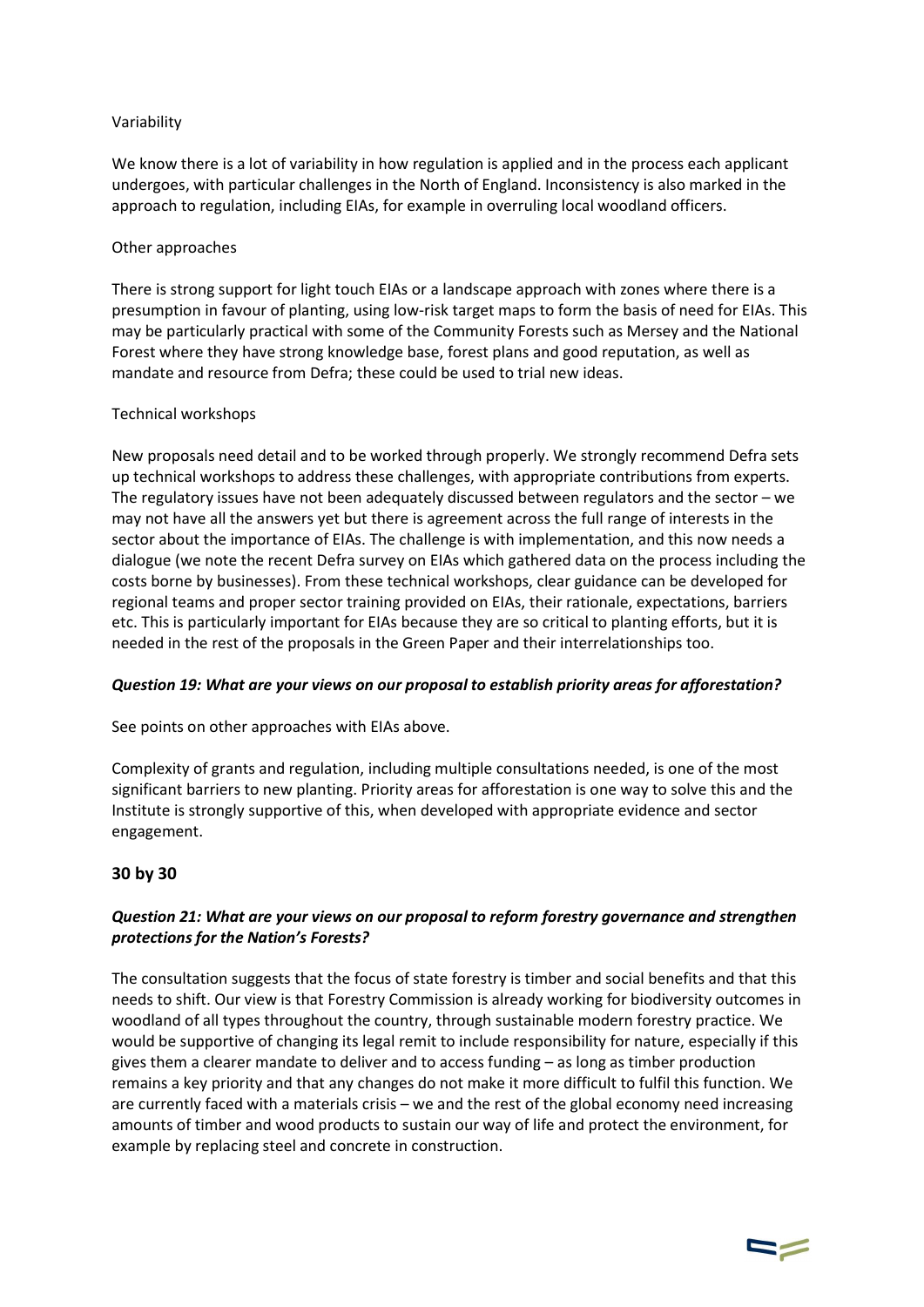Timber is a crucial part of the Public Forest Estate's remit, as it should be of all woodland managers, where this is compatible with the landowner's objectives. The consultation acknowledges the need to finance responsible nature interventions, and timber pays – it would not make sense to take timber production away. We must emphasise that timber production vs nature recovery is a false dichotomy – the forestry industry has a long history of meeting both objectives within individual woodlands. Previous consultations from Defra and the rest of government have not shown an appreciation of this and steps must be taken to correct any misapprehension.

There should also be active consultation with the sector so we can all work together towards our goals. The public forest estate, the sector and the government have a duty to balance the three pillars of sustainable development: environmental, social and economic benefits.

### Question 22: What are your views on our proposal to adjust forestry permanency requirements for certain project types?

We understand the reasons for considering forestry permanency requirements given that permanency is cited as one of the barriers to woodland creation, particularly among farmers concerned about taking land out of food production, wanting their businesses to be agile or a perceived loss of value. However, the Forestry Act does currently allow scope for flexibility on converting wooded areas or replacing them elsewhere. We suggest guidance is needed on what is possible within the existing legislation, which could overcome this reluctance.

This issue needs careful exploration with the sector. When we consider public and political support for increasing tree cover, this is generally taken to mean permanent trees and woodland. The steady increases we have seen would not have been possible without the requirement to restock. The decision to establish woodland is a purposeful one and it is unlikely to be removed after it is properly established. Each landowner must decide based on their objectives, and the right guidance and advice would help them do this.

Defra's environmental targets consultation proposes including orchards, scrub and urban trees, but excluding short rotation forestry, presumably on the basis of impermanence. It is critical that government does not take a piecemeal approach to all these proposed regulatory changes – they will have complex, interdependent relationships that need to be worked through carefully with the sector.

### Delivering for nature through public bodies

Question 29: What are the most important functions and duties delivered by Defra group ALBs to support our long-term environmental goals?

Question 30: Where are there overlaps, duplication or boundary issues between ALBs, or between ALBs and government? How could these be addressed?

Question 31: What are the benefits and risks of bringing all environmental regulation into a single body?

Question 32: What are the opportunities for consolidating environmental delivery functions into a single body? Which programmes and activities would this include?

Our main concern with bringing environmental regulation into a single body is the loss of capacity, momentum, expertise and voice that would result from a merger, just when they are needed most. We need qualified personnel, preferably holding professional forestry qualifications, responsible for forestry policy. With the loss of a dedicated forestry department the sector would lose its profile, its voice and its access to policymakers and to government. Merged agencies can result in an imbalance

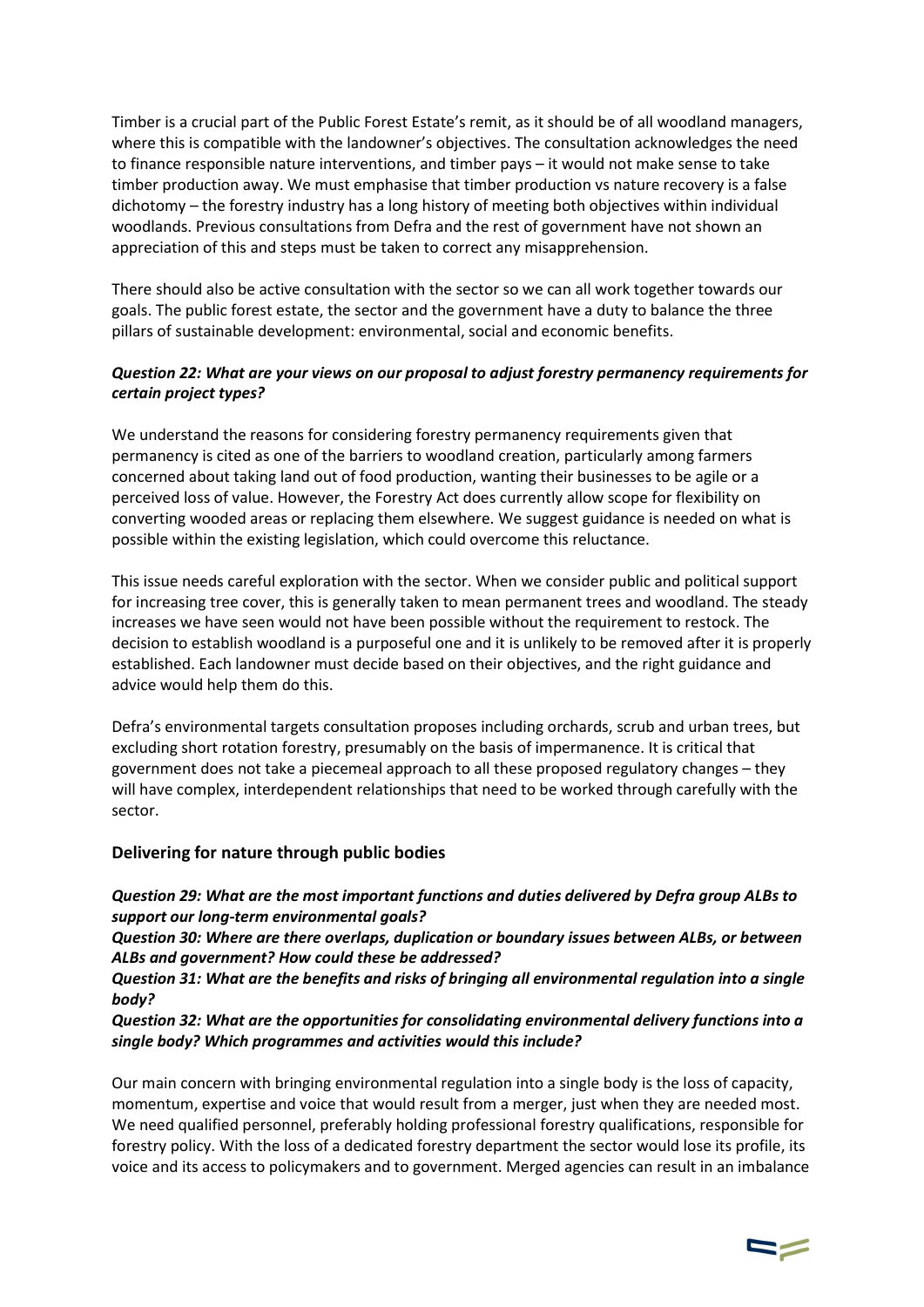due to relative size of each of the respective components. Professional foresters have the expertise and skills to plan for the long term and to consider a wide range of issues but there is a risk that this is gradually eroded if an organisation is steered by short-term protection of the status quo.

This is not the first time England has considered bringing environmental regulation into a single body, and we have an example in Wales to look to. Our members' experiences in Wales are mixed, with many encountering the same barriers as their English counterparts of delays, risk aversion and inconsistency from the regulator, and sometimes a culture that works at cross purposes from its government's objectives. We would like to understand what the success criteria would be behind this proposal. We recognise that Defra wants a solution to the regulatory challenges and perhaps considers that a merger could solve some of the issues, for example with EIAs, but looking at Natural Resources Wales a lot of capacity and momentum was lost through agency change that would be destructive to woodland expansion efforts. Reorganisation creates distraction, especially at a time of urgency and ambitious targets.

The challenge is to enable the existing forestry agencies to work collaboratively and constructively together. Better communication does not require a new agency. There is already some good record of the 'Defra family' working together, and we would support trialling of a 'one team' approach where Forestry Commission, Natural England, Environment Agency etc. find a new way of working together, better communication and service level agreements about the time taken to undertake components of the process. There are cultural barriers that get in the way, but these are barriers that would also be problematic for any merger and result in a body unsure of its purpose and a substantial performance dip at a critical time for the environment.

For these reasons, particularly the loss of a dedicated forestry agency, we would find it difficult to support such a move.

#### Cost recovery

## Question 33: Please provide your views on how more effective cost recovery for regulation would affect: a) environmental protections b) businesses.

#### Question 34: What is the most efficient way of ensuring businesses and regulated persons pay an appropriate share of the cost of regulation?

Cost recovery for environmental regulation, such as paying for felling licences, seems to be creating more barriers, when we already know there are too many. This is another area of this set of proposals where we urge caution and the critical need to consider regulation holistically, in detailed, technical consultation with the sector – no single proposal can be considered or decided on in isolation.

In the case of cost recovery, this would disproportionately hit small woodlands (particularly small woodlands with high biodiversity) whose owners already struggle to access grants and are not armed with advisers or expertise. Where there is already illegal felling this usually happens out of ignorance, but with an extra barrier there are likely to be unintended consequences and unscrupulous practice. We need to support small businesses that are already disproportionately affected by measures, however welcome, such as the new plant healthy requirement for grants. In Wales, Ministers have publicly stated that they have no immediate plans to charge for forestry licences – Defra should consider making a similar statement.